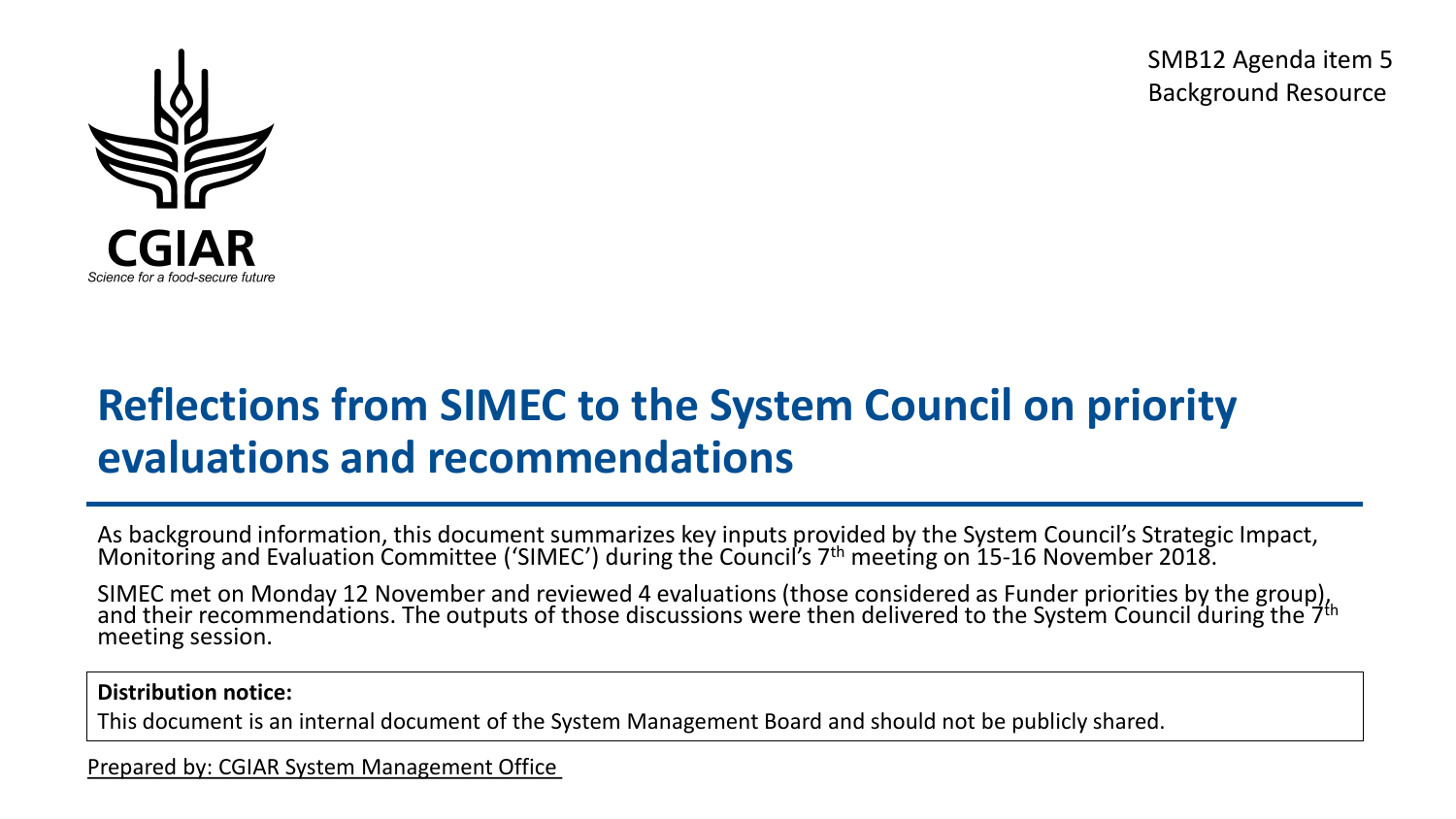

## **1. Partnerships**

- Partnerships do not constitute an objective in themselves but are only a means to an end to achieve the CGIAR's mission of contributing to development outcomes at scale.
- There is, therefore, no point in assessing partnerships removed from other processes of the system.
- Proposed that partnerships are to be assessed in the future as part of the program progress assessments (to be coordinated by the Advisory Services Shared Secretariat) as well as by ex-post Impact Assessment conducted by SPIA.
- SIMEC indicated agreement only with:
	- **Recommendation 3** (guidance for the development of PPPs); and
	- **Recommendation 6** (integration of NARS in research management).
- Proposed that the System Council demands an update from the SMB on the progress on these recommendations during 2019 and beyond.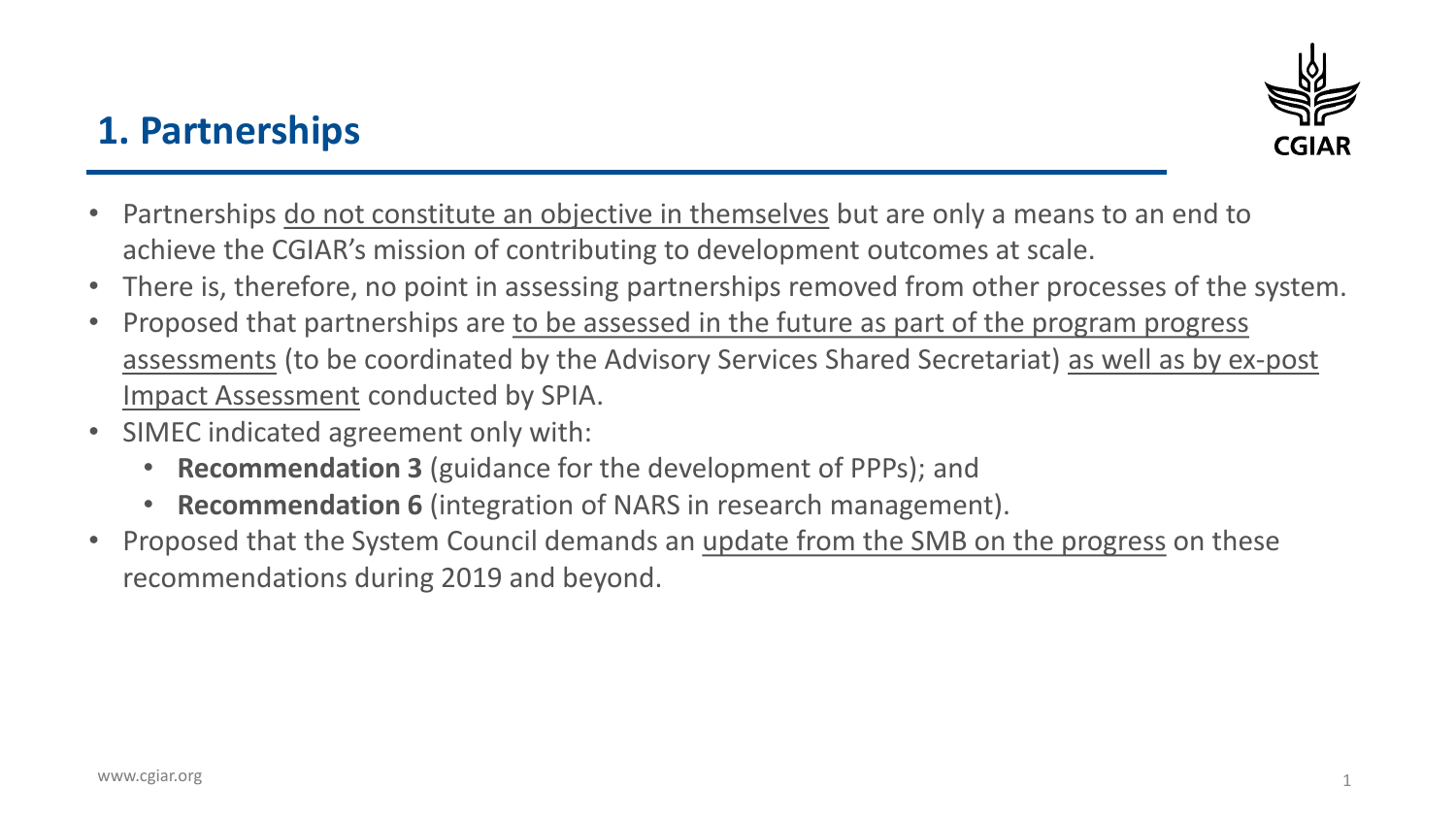

### **2. Results-Based Management**

- Acknowledged that much progress has been made in the past two years with regard to rolling out performance-based management approaches
- Noted that this is not exactly the same as results-based management, but felt to be a good step into the right direction
- Acknowledged that the system reacted on the 5 recommendations of the evaluation, turning down recommendation 2 (decoupling budget allocation from results) and implementing the others.
- Felt that the System can still be more ambitious in its results-orientation and should not be afraid of being held accountable to achieve development outcomes.
- SIMEC as part of its mandate will continue to accompany the process of further strengthening performance-based management and results-based management in the System in the future.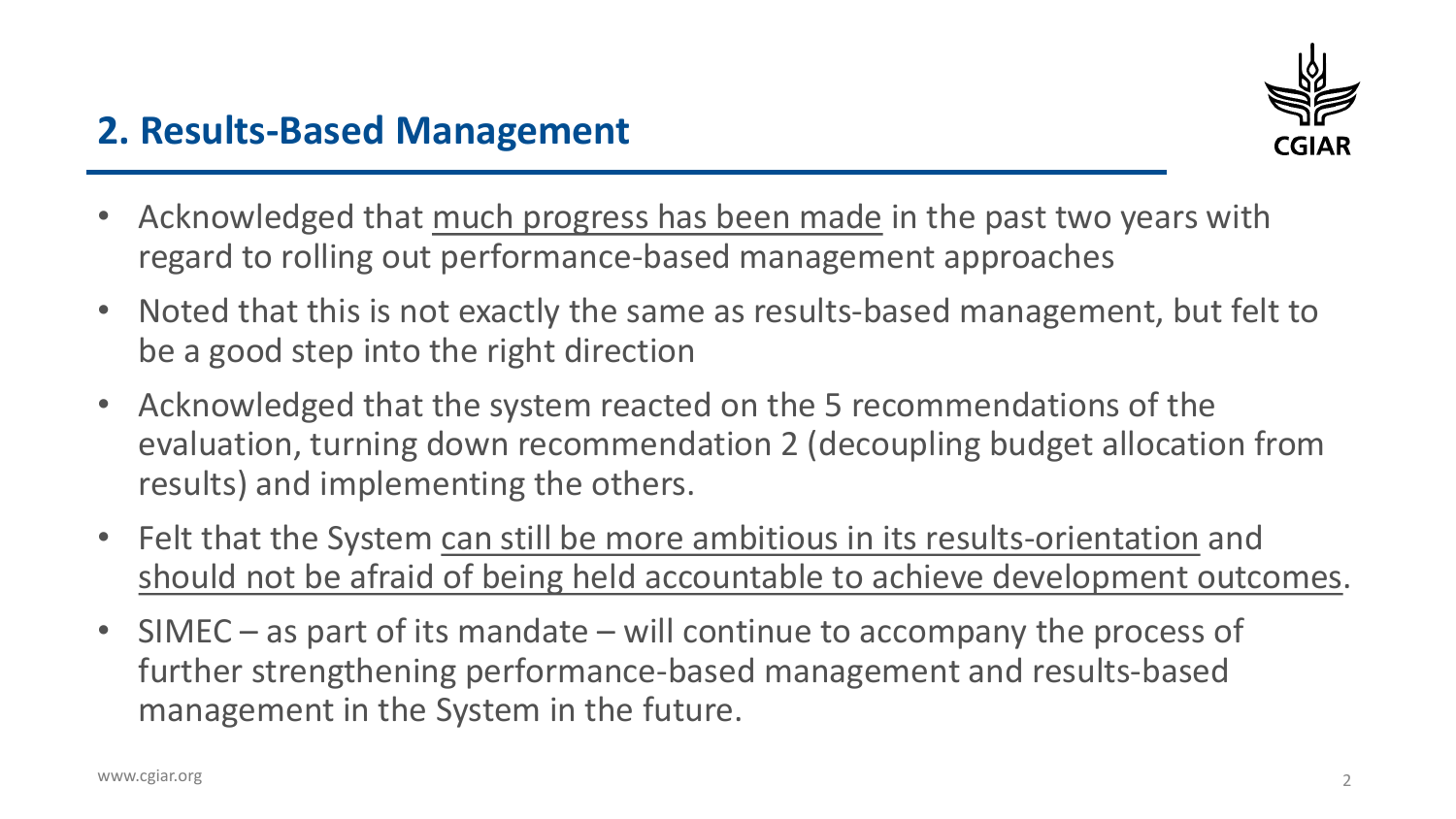

#### **3A. Gender in Research**

- Appreciation that the System is making significant progress in strengthening gender in research.
- Advised the System to live-up to the agreed target of spending at least 10% of W1-2 on gender research, which currently does not seem to be the case (see FinPlan).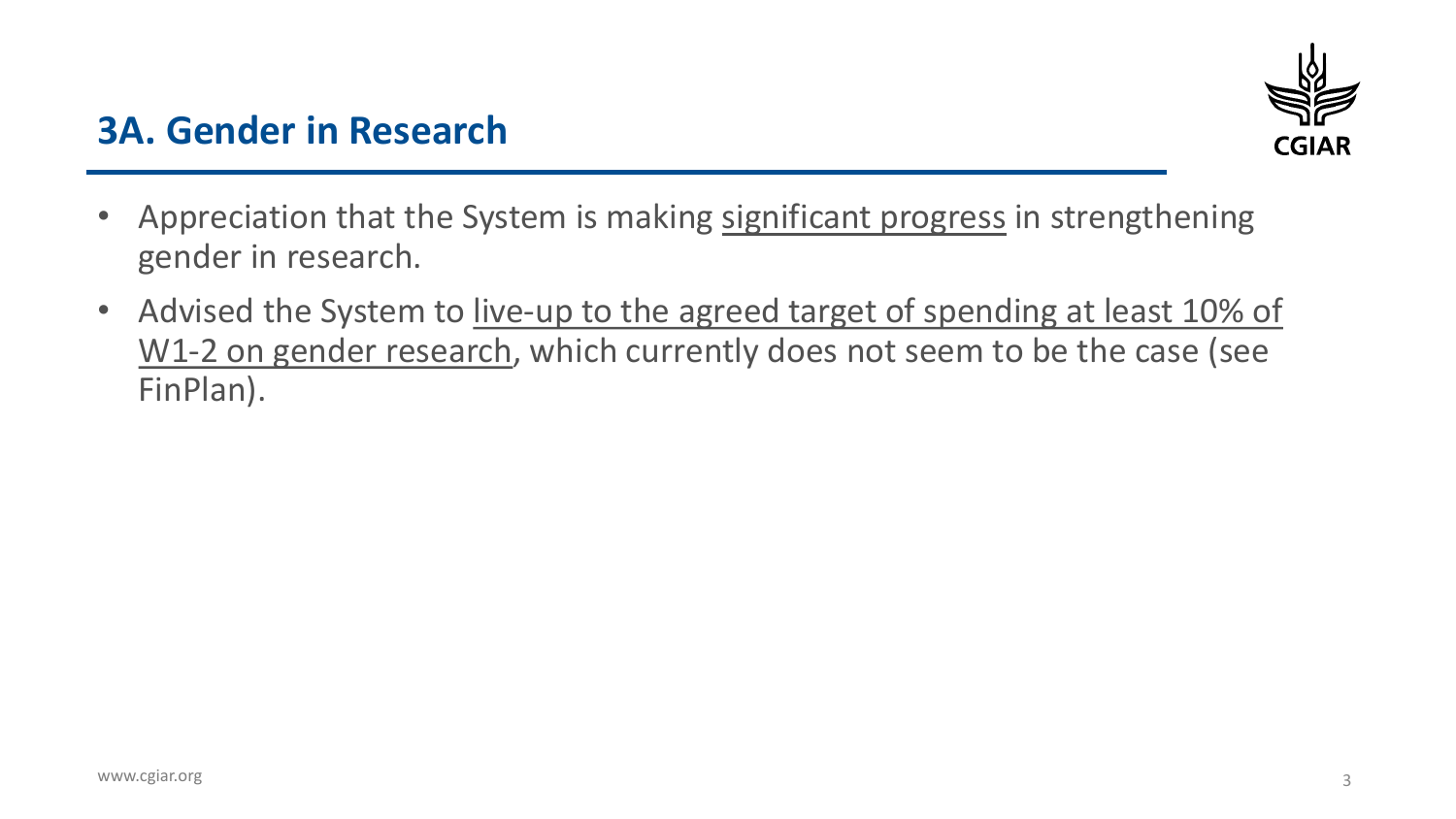- The CGIAR System is still far away from achieving the targets for gender in the workplace it set for itself – not considered by SIMEC to be acceptable
- According to the evaluation, the CGIAR will not achieve the target of having 45% women across all professional roles and 50% in senior professional and management roles by 2020.
- Recommended to the System Council that the System does everything possible to at least achieve the recommended stretch goal of achieving 35% female representation by 2020.
- This should not be an aspirational target, but a non-negotiable target
- Asked that the System Council review the progress on the 35% target thoroughly in 2019, 2020 and 2021.